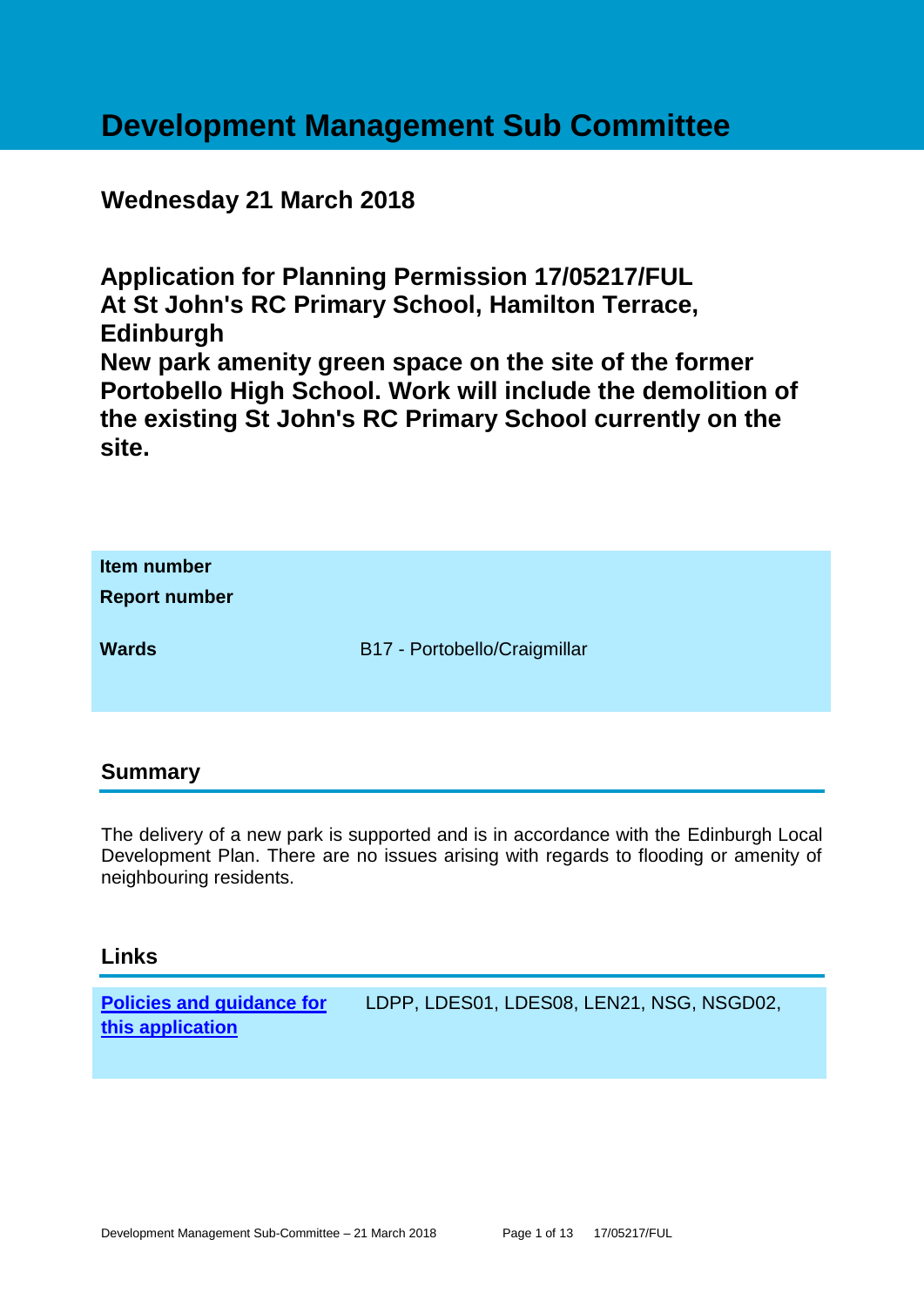# **Report**

**Application for Planning Permission 17/05217/FUL At St John's RC Primary School, Hamilton Terrace, Edinburgh New park amenity green space on the site of the former Portobello High School. Work will include the demolition of the existing St John's RC Primary School currently on the site.**

# **Recommendations**

**1.1** It is recommended that this application be Granted subject to the details below.

# **Background**

#### **2.1 Site description**

The site is 2.55 hectares in area and is the former site of Portobello High School and St John's Primary School. The high school has been demolished, and the replacement St John's Primary School is currently under construction on the adjacent site. The old St John's Primary School building remains on site.

The site is flat and roughly rectangular in shape. It is bounded by Duddingston Road to the south and Hamilton Terrace to the east. Residential properties lie immediately to the north and west on Hamilton Drive and Mountcastle Drive North. The old primary school building sits on the eastern part of the site, while the rest of the site has been cleared of buildings. There are a number of mature trees on site, clustered around the south east and north west parts of the site.

There is some ground level difference between the site and the properties to the north as the site drops by almost two metres from west to east, and a brick wall exists along this boundary.

Access into the site is currently via Hamilton Terrace and Hamilton Drive.

#### **2.2 Site History**

The site was formerly used as the area for Portobello High School and St John's Primary School. Following the relocation of both schools, the High School building has been demolished and St John's Primary is awaiting demolition.

8 December 2017 - Prior Notification for the demolition of buildings was granted (application number: 17/05216/PND).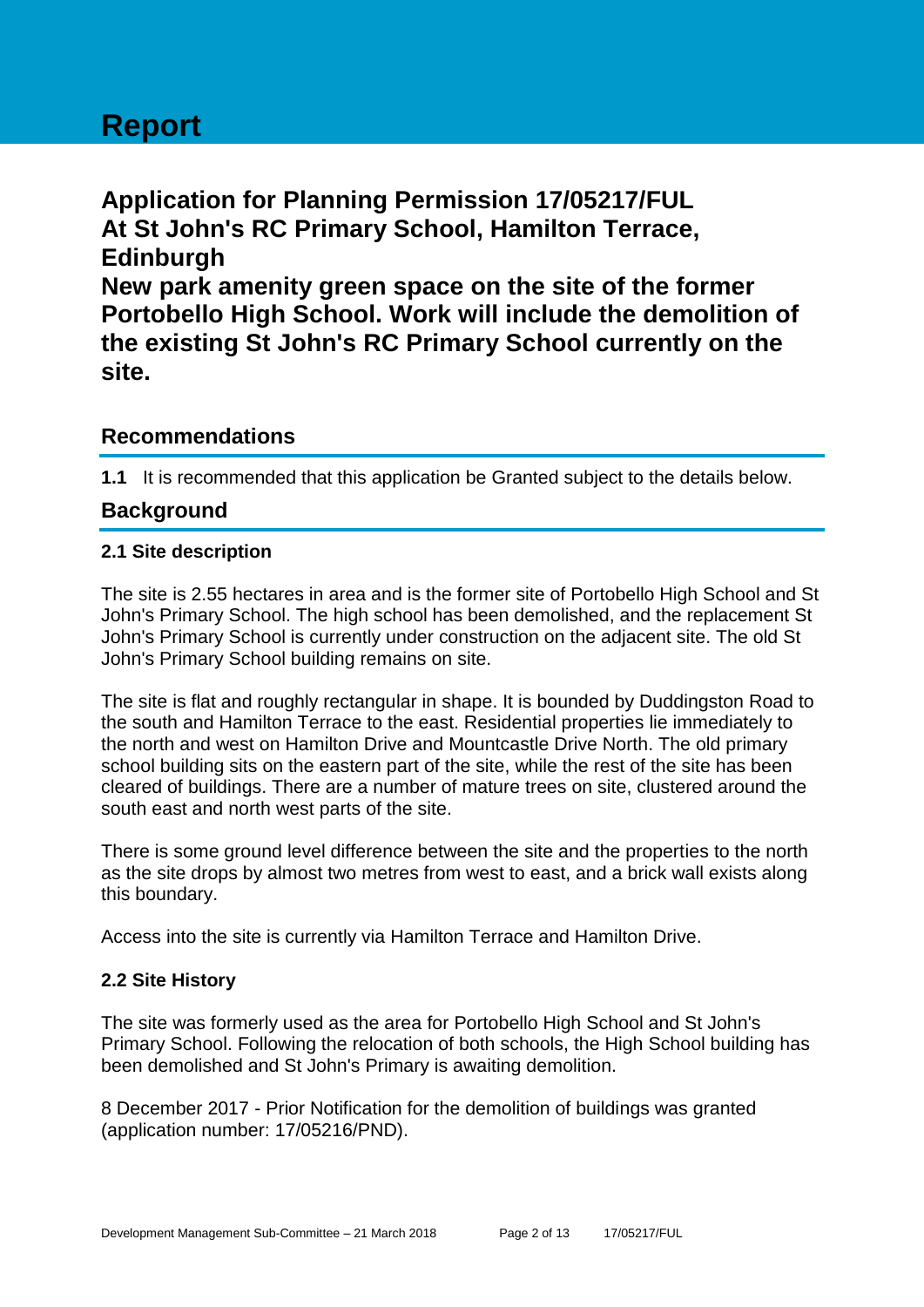# **Main report**

#### **3.1 Description Of The Proposal**

Full planning permission is sought for the formation of a new park.

The proposed site arrangement comprises built and natural features. The built features include paths, play equipment and street furniture. The natural features include grassland, trees and sustainable urban drainage systems (SUDS).

The park design consists of open space augmented by two tree roundels. The roundels have clearings within which active play is accommodated. The smaller roundel contains three clearings and each clearing contains a free climbing boulder.

The larger roundel contains six clearings and these clearings accommodate active play and seating areas. The two larger clearings contain a wheels or skate park, and a large free climbing structure. The three smaller clearings contain picnic benches, climbing play equipment and a free climbing boulder.

The larger roundel also includes low level mounds to contain and enclose the clearings, provide topographical relief and some noise baffling.

The tree roundels are dissected by paths which link the park entrances. These paths are three metres wide, and have a metalled surface capable of accommodating maintenance vehicles. A seating circle is located where the path network crosses.

Bench seats are located within a hardstanding area within the grass verges to paths. Park information boards and bins are located at three entrances; on Hamilton Terrace (east), Hamilton Drive (north) and Duddingston Road (south). The Hamilton Terrace and Hamilton Drive entrance gates include feature signage. The path which links Hamilton Drive and Figgate Park beyond with the new primary school includes street lighting.

There is no lighting provision within the remainder of the park. The north west portion of the park responds to its adjacency to the new primary school. This area includes four circular features. The three circular features to the west of the path are intended for use by the school. The large circle is surfaced in grass and backed by a crescent shaped landform. The middle circle surfaced in gravel. The eastern circle is backed by a crescent shaped landform, with free play boulders set within a gravel surface. A grass mound which rises 1.5-2 metres above the surrounding area is located to close the vista from the Hamilton Drive (north) entrance. The mound includes boulders for seating and free play.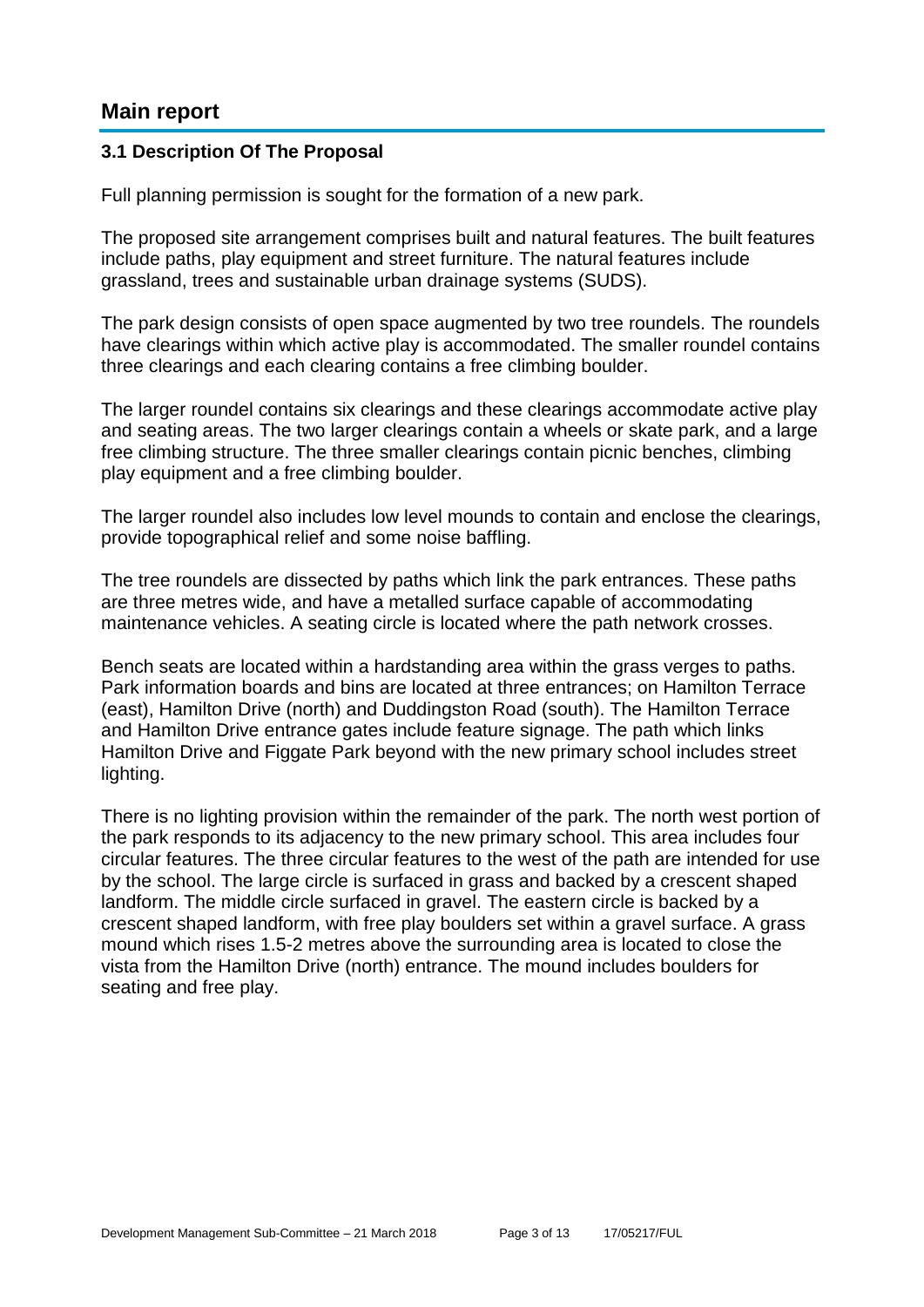In terms of planting, the landscape proposals retain the existing mature trees to the west, south and east boundaries. These trees were planted when the former schools were built. Tree species are mostly non-native ornamental tree species including Swedish whitebeam, ornamental cherry and plum. Trees which are in a poor condition and have been identified for removal will be replaced with semimature trees of the same species. New tree planting is concentrated within the tree roundels. The small central roundel comprises deciduous trees, whilst the large roundel comprises evergreen trees. The deciduous roundel comprises varieties of native and non-native birch and alder trees.

The evergreen roundel comprises mostly the native Scots pine, complemented by nonnative Austrian pine and the Common and Japanese forms of larch. Much of the park comprises open meadow grassland with a small percentage of native perennial wild flowers and grass species. The tree roundels will be seeded with a shade tolerant wild flower meadow grassland.

The swales and shallow depression of the attenuation basin will be seeded as a wet meadow comprising native perennial wild flowers and grass species. A foraging or permaculture hedgerow will be planted in the western 'educational' portion of the park. The permaculture hedgerow includes edible fruiting species.

A native evergreen hedgerow has been planted between the entrance path on Hamilton Terrace and the SUDS attenuation basin as an informal barrier between the basin and members of the public.

#### **Supporting Information**

The following documents were submitted in support of the application:

- Design and Access Statement;
- Report on Ground Conditions;
- Drainage Strategy and Flood Risk Assessment;
- Pre-Application Consultation Report;
- Tree Survey, and
- Boundary Wall Report.

These documents are available to view on the Planning and Building Standards Online Service.

#### **3.2 Determining Issues**

Section 25 of the Town and Country Planning (Scotland) Act 1997 states - Where, in making any determination under the planning Acts, regard is to be had to the development plan, the determination shall be made in accordance with the plan unless material considerations indicate otherwise.

Do the proposals comply with the development plan?

If the proposals do comply with the development plan, are there any compelling reasons for not approving them?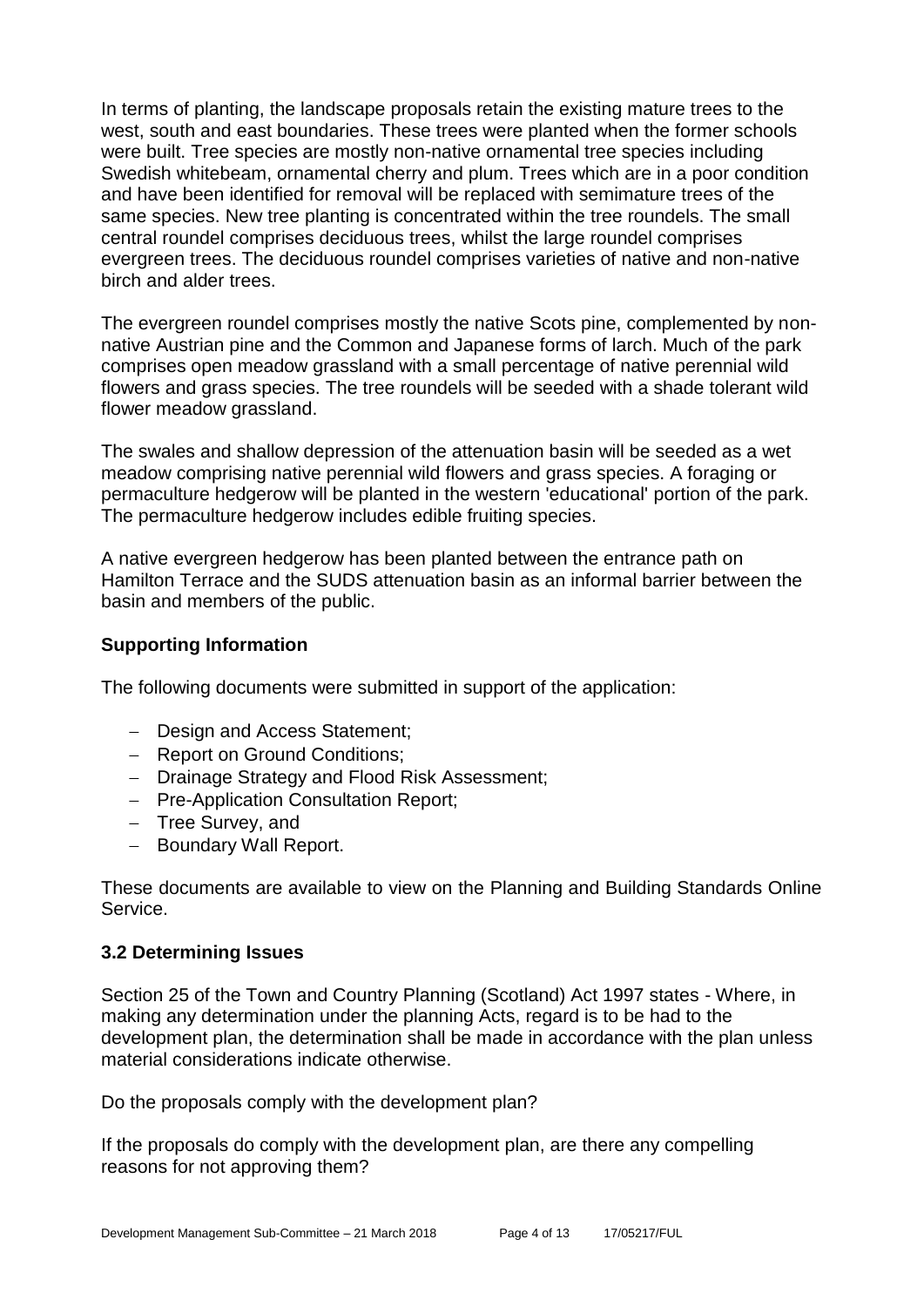If the proposals do not comply with the development plan, are there any compelling reasons for approving them?

#### **3.3 Assessment**

To address these determining issues, the Committee needs to consider whether:

- a) The principle of the development complies with the Development Plan;
- b) The proposals provide a development of appropriate design, scale and layout;
- c) The proposals provide an acceptable level of amenity for the existing residents;
- d) The transport and access arrangements are acceptable;
- e) The proposals have any equalities or human rights impacts;
- f) There are any other material issues, and
- g) The representations have been addressed.

#### **a) The Principle of the Development**

The site is within the Urban Area of the Edinburgh Local Development Plan (LDP). Although not subject of a specific policy, there is general support for developing sites for parkland within the urban area, where it is in accordance with other policies in the Plan.

This application site was formerly the site of the Portobello High School (now demolished) and St John's Primary School. When the new Portobello High School was granted planning permission on Portobello Park, the Council made a commitment to create a parkland on the former site of the High School. The site then became a Greenspace Action in the Council's Open Space Action Plan, and the North East Locality Action Plan identified the site for parkland development.

The application is therefore acceptable in principle.

#### **b) Design, Scale and Layout**

The principle driver for the proposals is to create a designed park. The approach of two contrasting tree roundels will create a distinctive and attractive concept for park users and is acceptable. The design intent is for the tree roundels to be set within meadow grass, where three species-rich grass mixes are proposed. Additional meadow planting is proposed within the SUDS and swale areas. This will increase biodiversity within the site and is supported.

Views into and out of the site have been considered and the alignment of the path within the site bisects the smaller roundel and has been orientated to create a vista which is aligned with Arthur's Seat. This will help create a sense of place.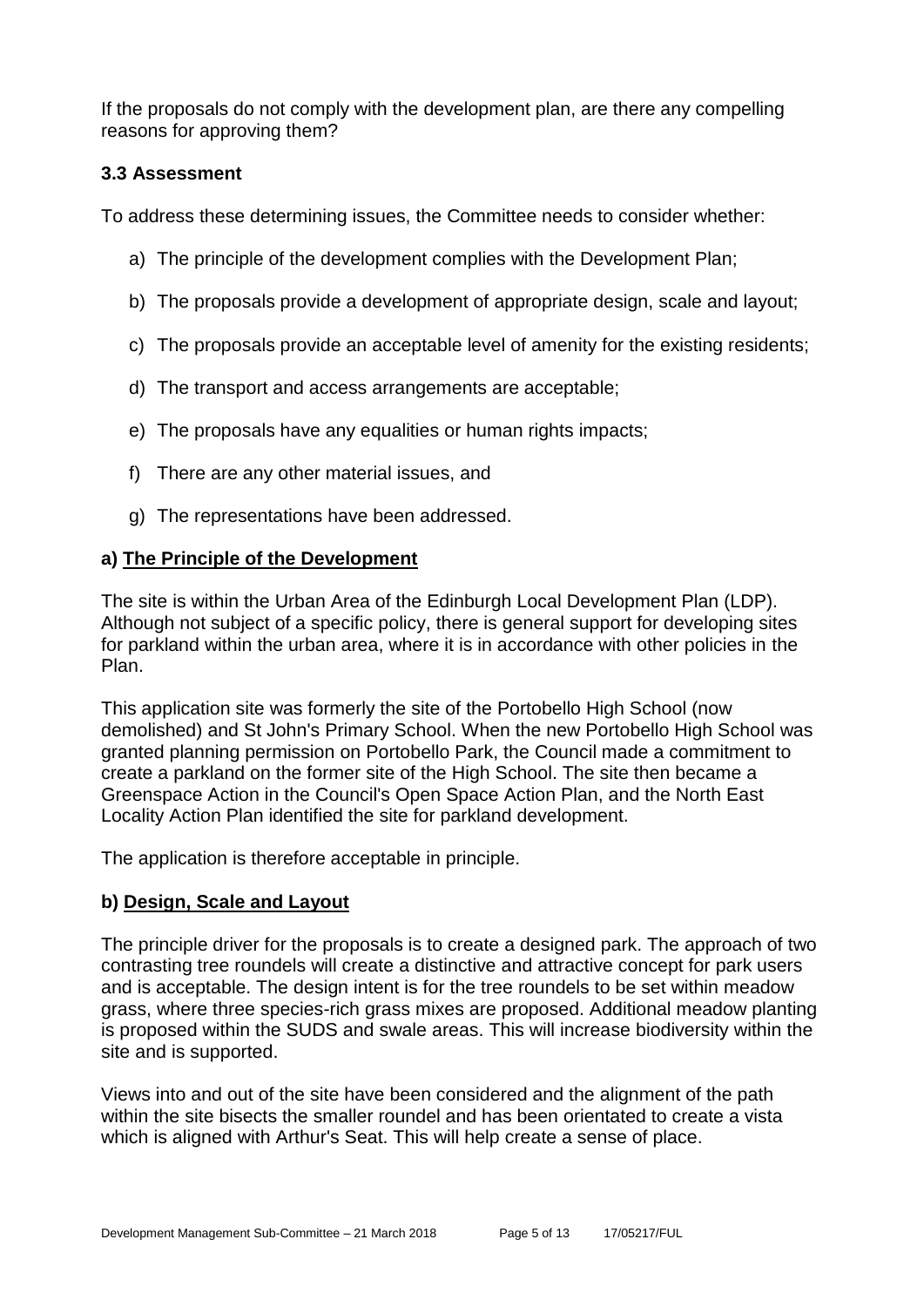Therefore, the design, scale and layout of the park has been created to respond to a number of users and supports a range of biodiversity and is supported.

#### **c) Impact on amenity for the existing adjoining residents**

The main impacts arising from the proposals are in relation to privacy, particularly affecting residents to the north. The existing north boundary brick wall and concrete cope topped with a fence is proposed to be retained. While the rear gardens of the properties on Hamilton Drive sit lower than the ground level of the proposed park, there will be no additional privacy issues due to the location of the offset swale with meadow planting adjacent to the wall. This swale and planting will prevent close access to the boundary wall and hence will minimise privacy issues.

In relation to the brick wall along the northern boundary of the site, an inspection report was carried out in order to assess the stability of this wall. The report makes a number of recommendations for maintenance and repair and these will be carried out as necessary. The park proposals ensure that there will be no adverse loading effects on the wall, i.e retention loading will be maintained at its current level or reduced.

With regards to amenity issues arising from the skatepark, the detailed proposals for this facility have still to be developed. The design team intend to work with a steering group and specialist skate park designers to develop proposals for this area which respond to the specific requirements of end users. Any antisocial behaviour arising from the skatepark will be a matter for the police.

#### **d) Transport and Access**

The Roads Authority has no objections to the application. The existing accesses will be retained and there are no road safety issues.

#### **e) Equalities and Human Rights**

The park will be fully accessible. The proposals raise no issues in terms of equalities and human rights.

#### **f) Other Material Issues**

#### **Flooding and Drainage**

The design of the park has been informed by the drainage strategy report and flood risk assessment. The design has been developed to capture and convey water surface water run-off up to and including the 1 in 200 year storm plus 30% climate change. The storage feature is anticipated to normally be dry, where water will only be stored during periods of high rainfall.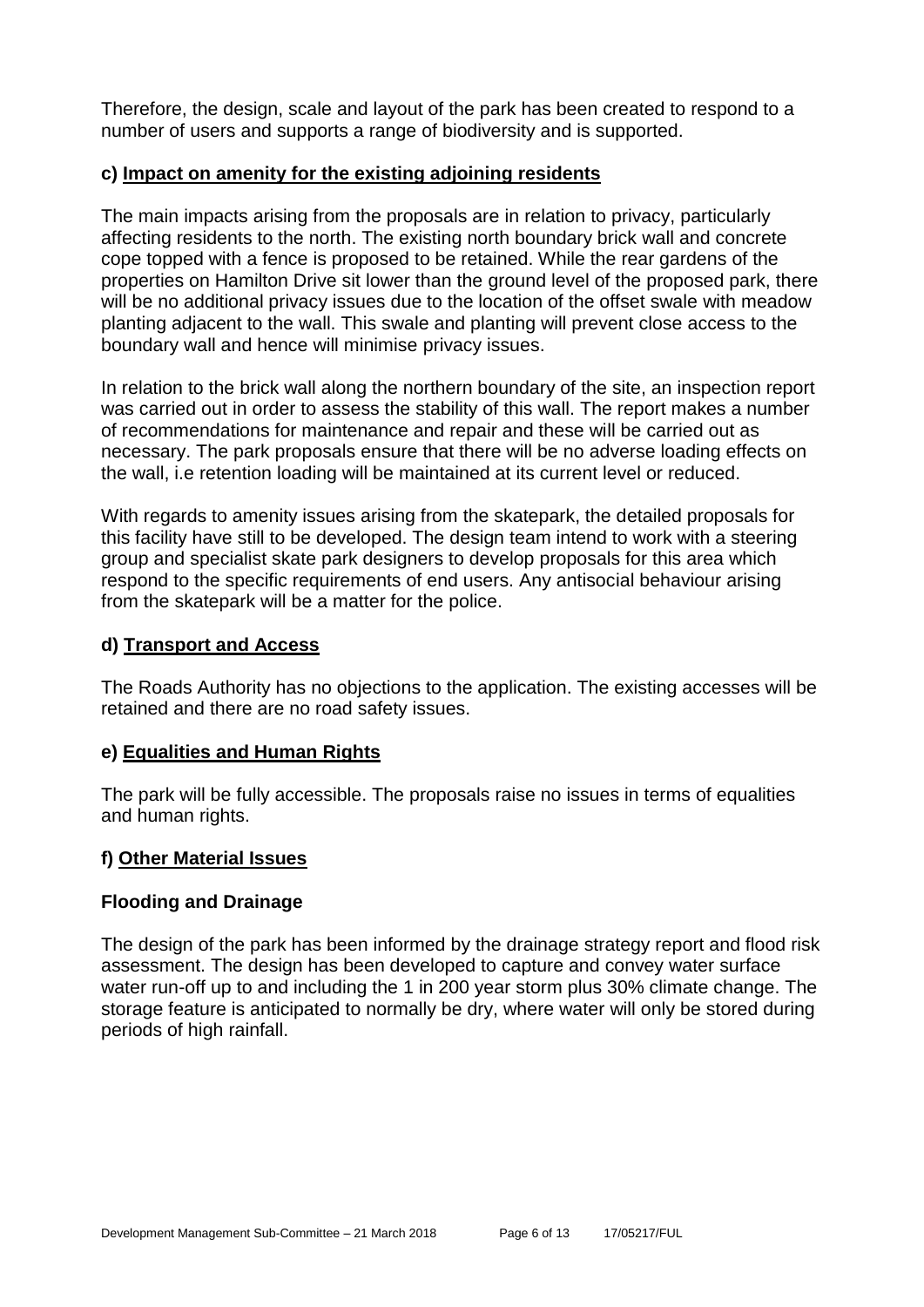A SUDS Health and Safety Risk Assessment was prepared to identify and outline potential health and safety risks and considerations associated with the SUDS basin. The assessment recommended that a fence or natural barrier (i.e continuous hedge) be provided to prevent access. The barrier should be of a height to maintain visibility into the basin if required. The landscape proposals include a continuous evergreen hedgerow with integral post and wire fence between the entrance path on Hamilton Terrace and the SUDS basin to act as a formal barrier.

The Council's Flooding Team are satisfied that this is acceptable. The proposal is therefore in accordance with LDP Policy Env 21 (Flood Protection).

#### **g) Representations**

#### **Material Representations - Objections**

- Lack of privacy at the north boundary where the wall is in some cases only a metre high and allows overlooking into adjacent housing (addressed in 3.3(c);
- Past flooding through sections of this boundary retaining wall (presently 2 metre retention and strengthened with tie rods/plates) incorporated into proposed levels and SUDS solutions (addressed in 3.3(c); and
- Amenity concerns over the skatepark (addressed in 3.3(c).

#### **Material Representations - Support**

- General support for the creation of community space and recreational space for children;
- Inclusion of skatepark supported; and
- $-$  Improvements to the amenity of residents.

#### **Non-material Representations**

- Demolition of existing primary school this has been approved through the prior approval process;
- There is a deficit of open space in north west Portobello A deficiency elsewhere is not relevant to this application; and
- This proposal will not compensate for the loss of Portobello Park this application is being assessed on its merits.

#### **Community Council Comments**

Northfield and Willowbrae Community Council concluded that the proposals are supported as they put into practice the undertakings given by the Council which have been endorsed in various sets of public consultations, and during the passage of the City of Edinburgh Council (Portobello Park) Bill.

The Community Council offered the following comments: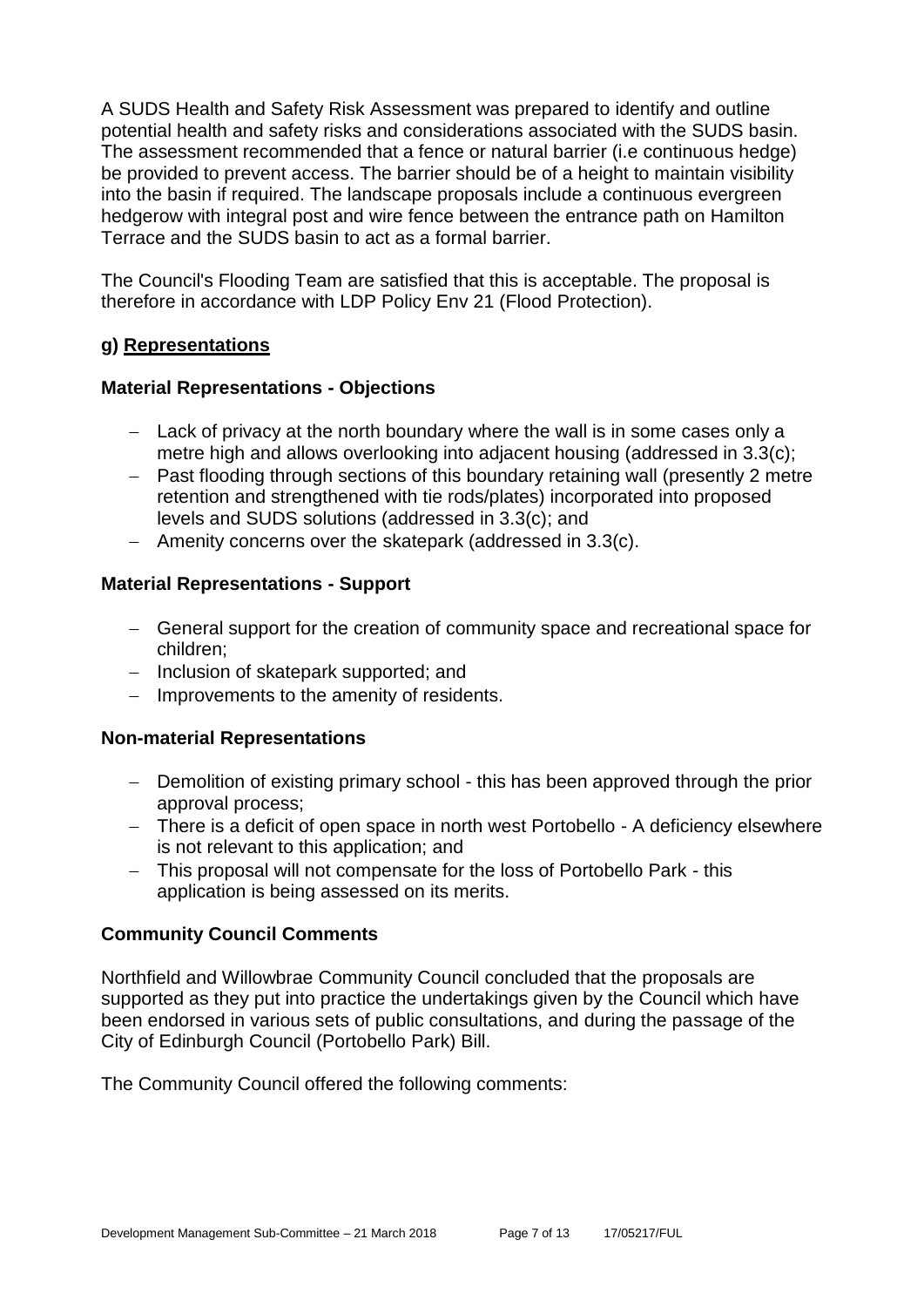- The Community Council welcomes the fact that the management of drainage is a substantial feature of the plan. It is recognised that the removal of the current impervious surfaces should assist water in being absorbed locally and that, with the SUDS system, should be the right protection for the adjoining houses. There are concerns about the safety of the tank, including how wet it may be, are whether there child safety issues - this is assessed in 3.3(f) and found that the SUDS are appropriate and will minimise child safety issues.
- The Community Council expressed concerns about the wall to the north of the site; at the Mountcastle Drive end, the ground is almost two metres above the ground on which the houses stand, and the corner of the site was artificially raised when the High School was built to make a level car park. The Community Council considers that reverting to the original, natural, level would have been desirable. Towards Hamilton Terrace, the wall is lower but has produced considerable amounts of water in the past, requiring residents to make dams and guides to protect their gardens. The wall is braced in places after various bulges formed and so there are concerns about its condition - this is assessed in 3.3(c) above and found that the wall will be repaired as required.
- Lighting The Community Council sought clarification on lighting through the park - covered in section 3.1.
- There is no mention that the concrete bases for the 1950s railing round the park will be repaired and the railings painted. In many places the concrete is in poor condition (the main school gate piers were repaired a year or so ago as they were found to be dangerous) - a condition survey which makes recommendations for necessary repairs to masonry and metalwork will be undertaken and implemented as necessary. This is not part of this planning application.
- $-$  It would be desirable to retain some features of the school; for example, the "school teacher" weathervane should be preserved somewhere on the site, as might the "urns" on the roof and the gilded lettering. Similarly, the two almond trees either side of the original school gates date from 1926 (there is a photograph of one as a sapling). Tree surgeons working on the northern one reported a couple of years ago that it was split and rotting. They advised it be removed - in which case a new pair might be planted. The Council will look into this as part of the demolition of the school.
- The Community Council sought confirmation that the park would be given 'Field in Trust' status - this can be carried out through a separate process.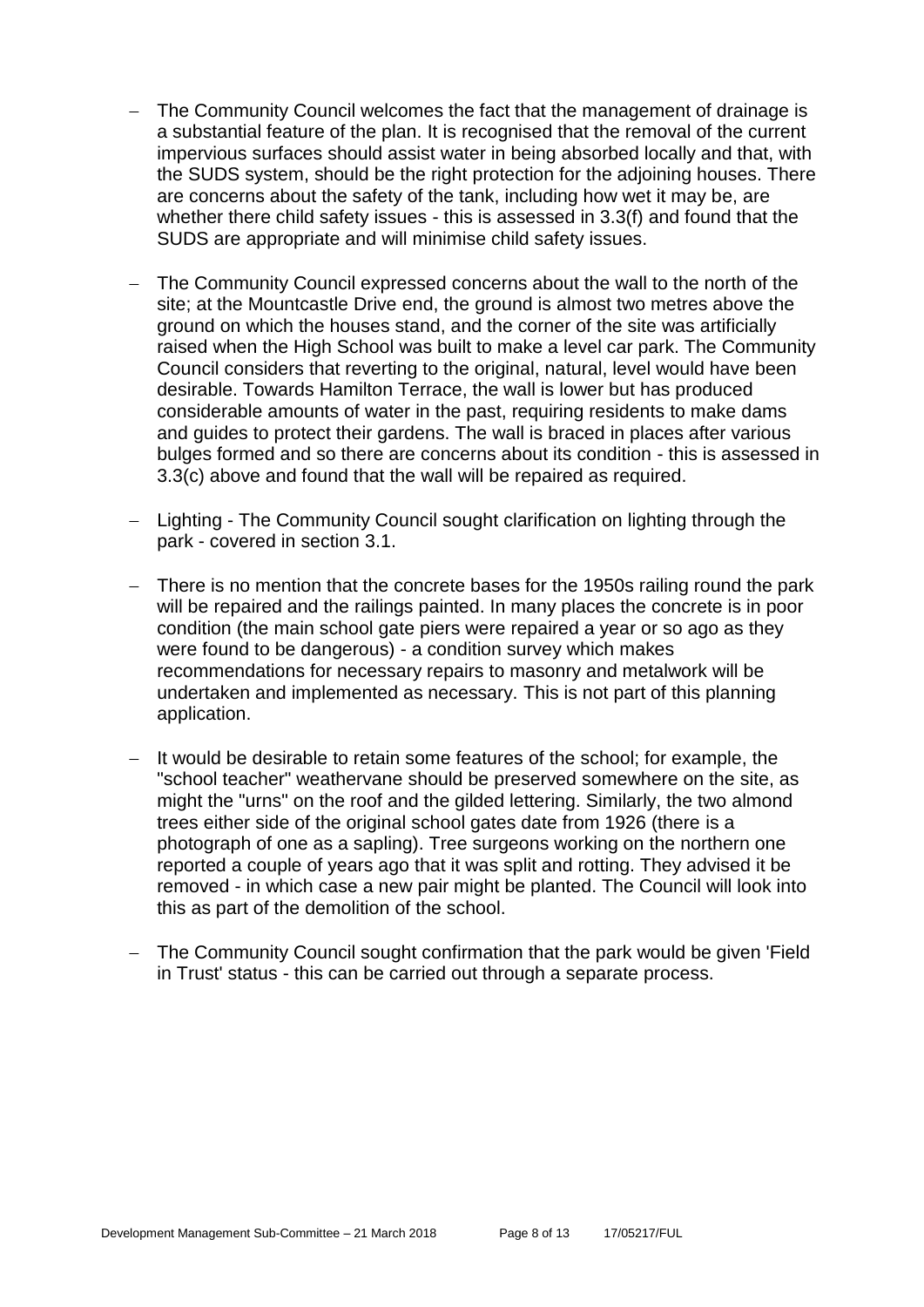- The consultation on three possible park layouts showed an entrance to the Park on Duddingston Road which would have gone a long way to tidying up a muddled layout around the former janitors' houses. This entrance has now moved back to the current line of severe security barriers behind the houses. The Community Council understand that the muddle is caused by the need for road access to the electricity substation which is placed oddly behind the house line. There are various small patches of land here, including the grassed area next to the road, possibly in Council or Scottish Power ownership. It would be useful if this area could be re-examined and ownerships and access for the janitors' houses rethought. Otherwise, it will become a blot on what is likely to be a well-regarded set of projects - the janitors' houses are not part of these proposals.

#### **Overall Conclusion**

The delivery of a new park is supported and in accordance with the LDP. There are no issues arising with regards to flooding or amenity of neighbouring residents.

It is recommended that this application be Granted subject to the details below.

#### **3.4 Conditions/reasons/informatives**

#### **Informatives**

It should be noted that:

- 1. The development hereby permitted shall be commenced no later than the expiration of three years from the date of this consent.
- 2. No development shall take place on the site until a 'Notice of Initiation of Development' has been submitted to the Council stating the intended date on which the development is to commence. Failure to do so constitutes a breach of planning control, under Section 123(1) of the Town and Country Planning (Scotland) Act 1997.
- 3. As soon as practicable upon the completion of the development of the site, as authorised in the associated grant of permission, a 'Notice of Completion of Development' must be given, in writing to the Council.

# **Financial impact**

#### **4.1 The financial impact has been assessed as follows:**

The Council is land owner and will be carrying out the works.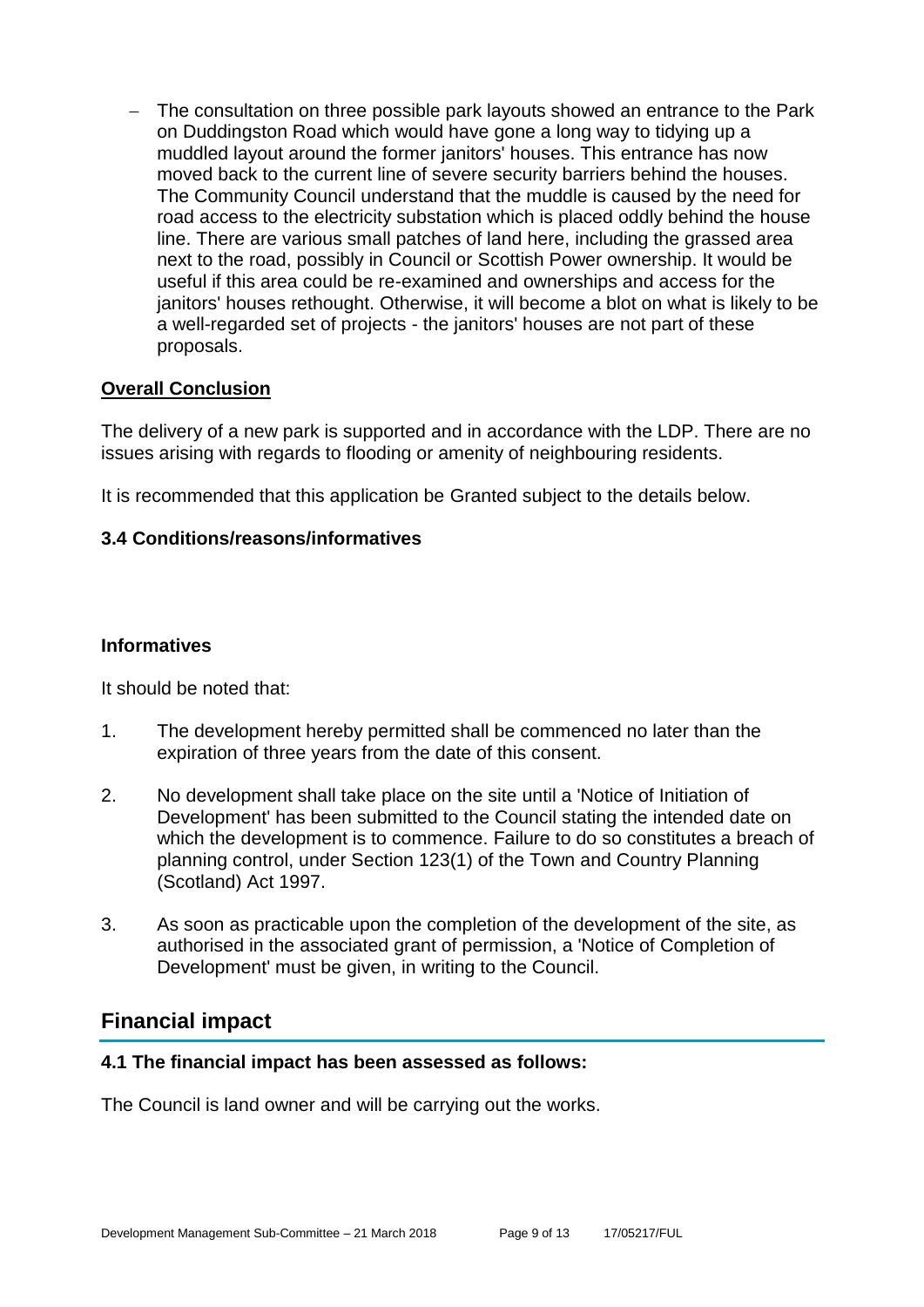# **Risk, Policy, compliance and governance impact**

**5.1** Provided planning applications are determined in accordance with statutory legislation, the level of risk is low.

### **Equalities impact**

#### **6.1 The equalities impact has been assessed as follows:**

This application was assessed in terms of equalities and human rights. The impacts are identified in the Assessment section of the main report.

#### **Sustainability impact**

#### **7.1 The sustainability impact has been assessed as follows:**

This application meets the sustainability requirements of the Edinburgh Design Guidance.

#### **Consultation and engagement**

#### **8.1 Pre-Application Process**

Pre-application discussions took place on this application.

#### **8.2 Publicity summary of representations and Community Council comments**

Following neighbour notification, a total of 37 letters of representation were received. This comprised eight letters of objection, 27 letters of support and two letters of general comment. This included representations from the Northfield and Willowbrae Community Council.

A full assessment of the representations can be found in the main report in the Assessment section.

#### **Background reading/external references**

- To view details of the application go to
- [Planning and Building Standards online services](https://citydev-portal.edinburgh.gov.uk/idoxpa-web/search.do?action=simple&searchType=Application)
- [Planning guidelines](http://www.edinburgh.gov.uk/planningguidelines)
- [Conservation Area Character Appraisals](http://www.edinburgh.gov.uk/characterappraisals)
- [Edinburgh Local Development Plan](http://www.edinburgh.gov.uk/localdevelopmentplan)
- **[Scottish Planning Policy](http://www.scotland.gov.uk/Topics/Built-Environment/planning/Policy)**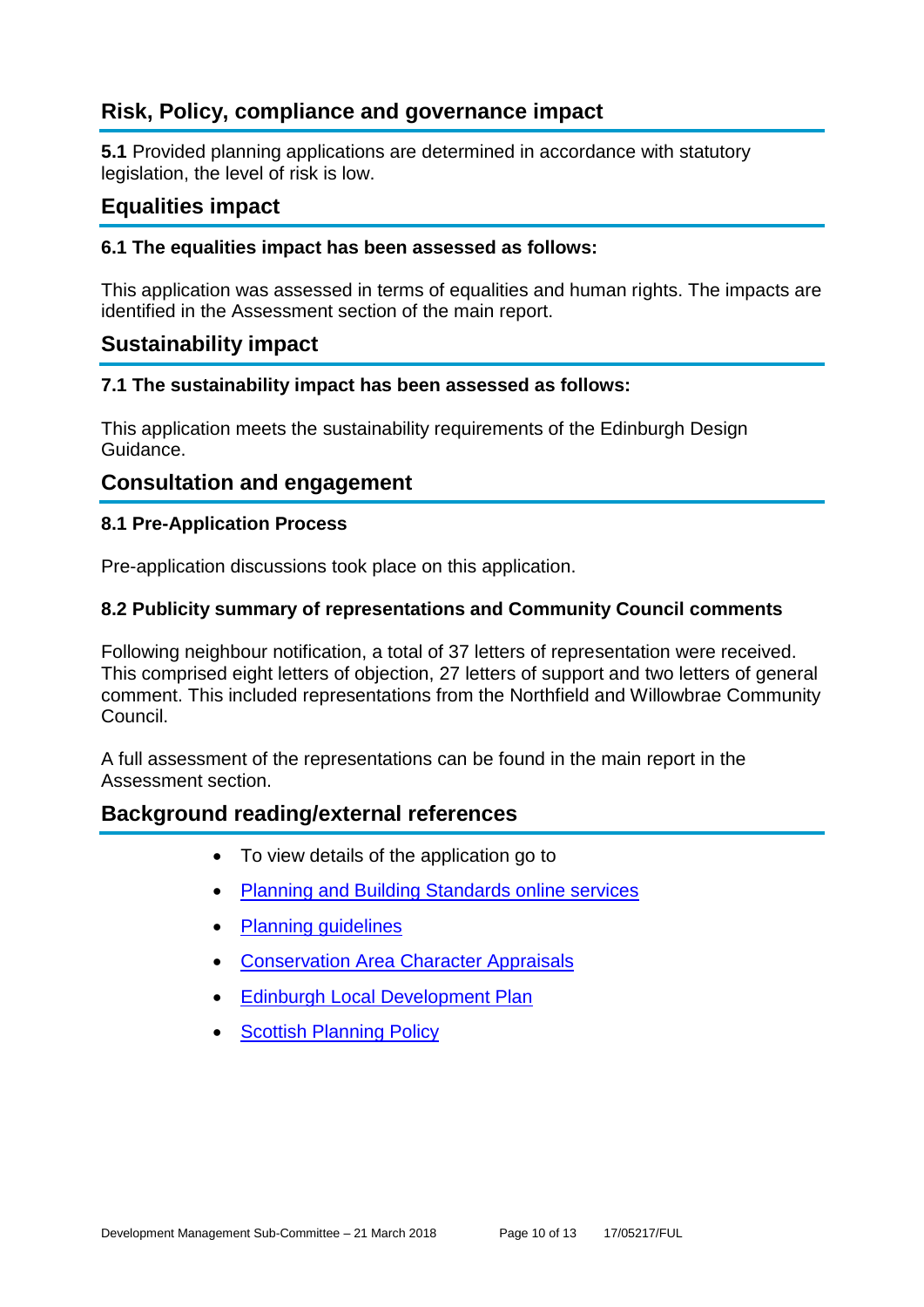| <b>Statutory Development</b><br><b>Plan Provision</b> | The site is within the Urban Area. There is a small area<br>of designated open space within the site. |
|-------------------------------------------------------|-------------------------------------------------------------------------------------------------------|
| Date registered                                       | 10 November 2017                                                                                      |
| <b>Drawing numbers/Scheme</b>                         | $01 - 14$ ,                                                                                           |

**David R. Leslie** Chief Planning Officer PLACE The City of Edinburgh Council

Contact: Lesley Carus, Senior Planning Officer E-mail:lesley.carus@edinburgh.gov.uk Tel:0131 529 3770

## **Links - Policies**

#### **Relevant Policies:**

#### **Relevant policies of the Local Development Plan.**

LDP Policy Des 1 (Design Quality and Context) sets general criteria for assessing design quality and requires an overall design concept to be demonstrated.

LDP Policy Des 8 (Public Realm and Landscape Design) sets criteria for assessing public realm and landscape design.

LDP Policy Env 21 (Flood Protection) sets criteria for assessing the impact of development on flood protection.

#### **Relevant Non-Statutory Guidelines**

**Non-Statutory guidelines** Edinburgh Design Guidance supports development of the highest design quality and that integrates well with the existing city. It sets out the Council's expectations for the design of new development, including buildings, parking, streets and landscape, in Edinburgh.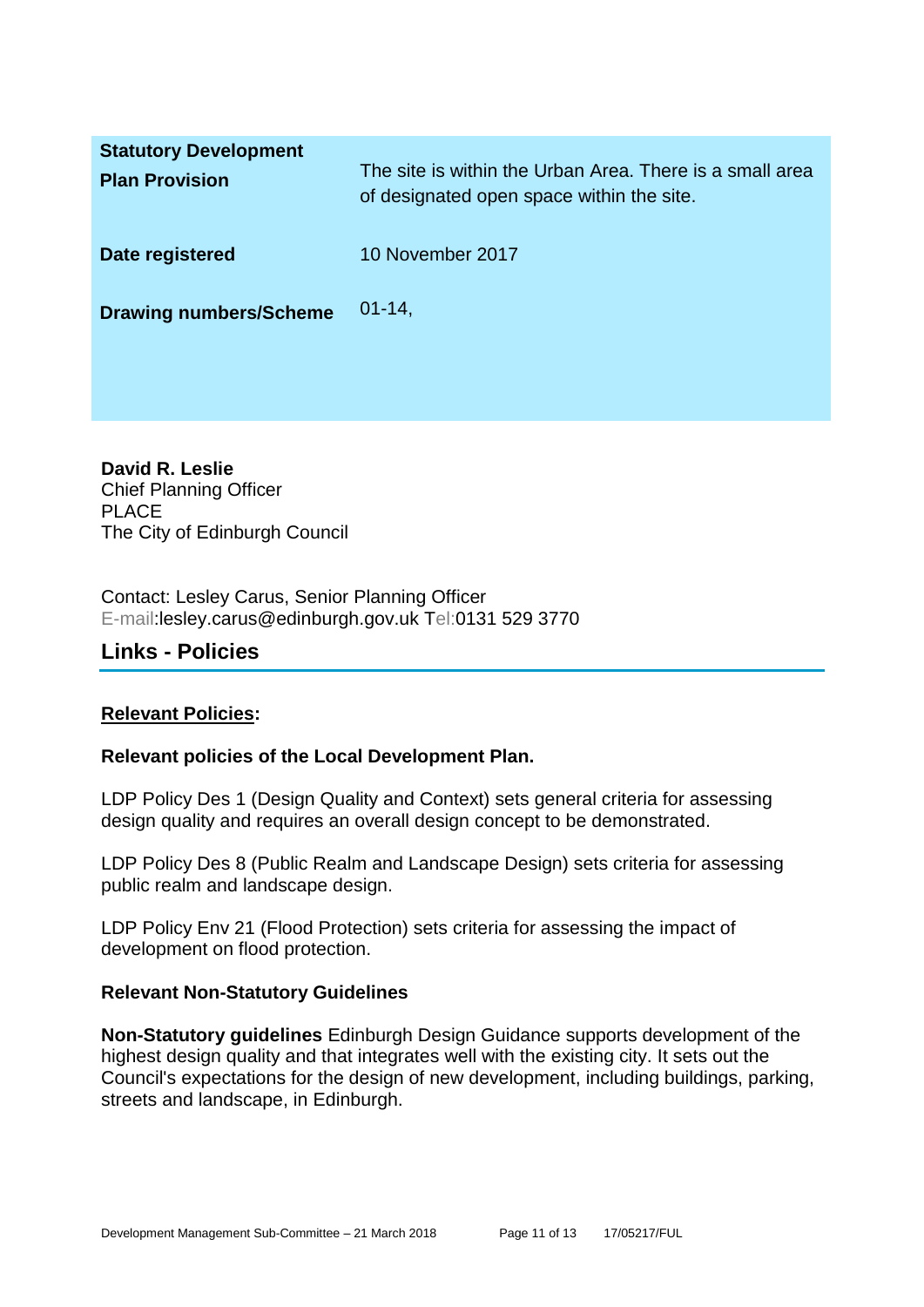# **Appendix 1**

**Application for Planning Permission 17/05217/FUL At St John's RC Primary School, Hamilton Terrace, Edinburgh New park amenity green space on the site of the former Portobello High School. Work will include the demolition of the existing St John's RC Primary School currently on the site.**

# **Consultations**

#### **Flood Prevention - 23 February 2018**

*Flood Prevention accept the information and are happy for this to proceed to determination.*

#### **Transport Planning - 6 December 2017**

*No objections to the application.*